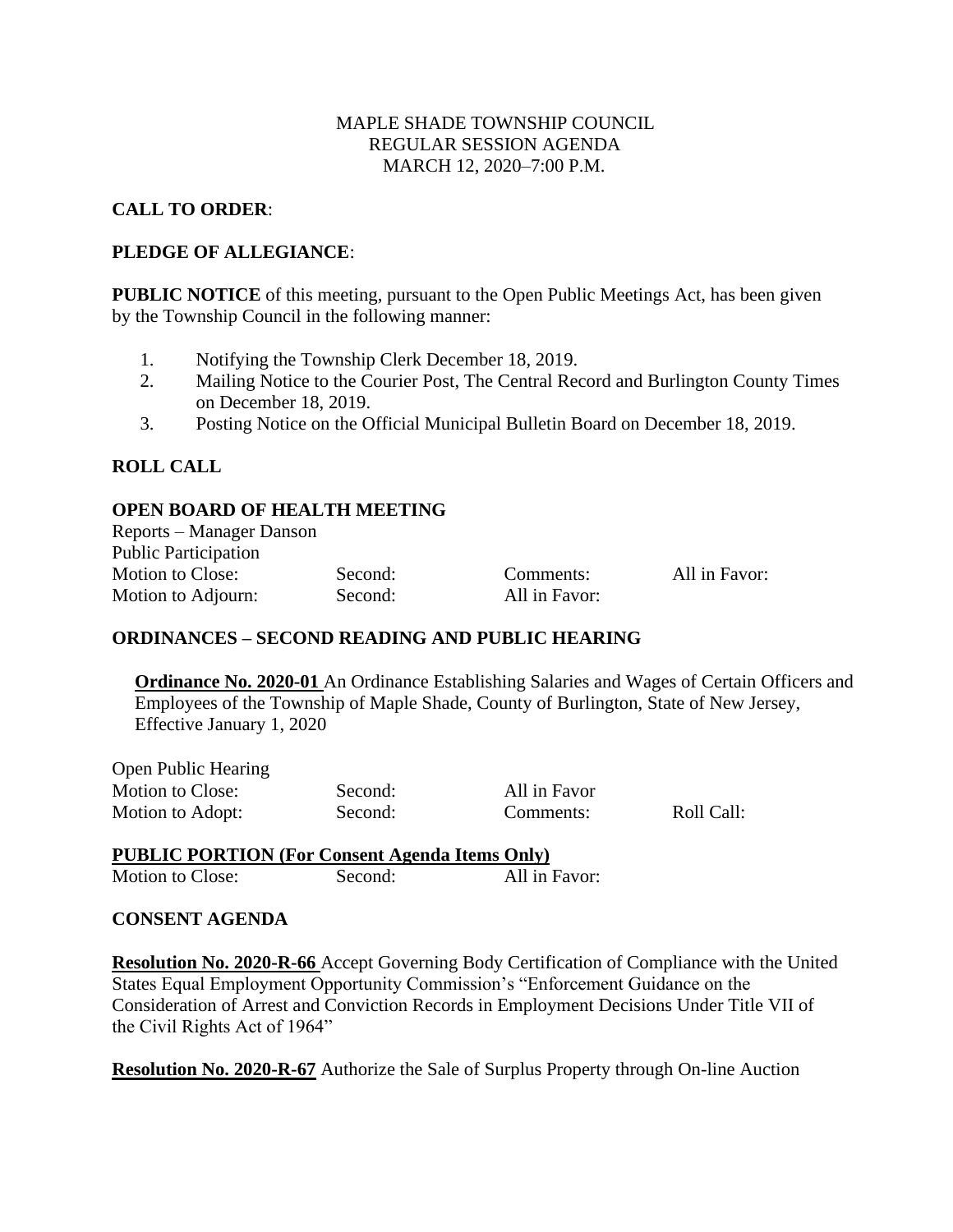Motion to Approve: Second: Comments: Roll Call:

#### **Resolution No. 2020-R-68** INTRODUCTION OF THE 2020 MUNICIPAL BUDGET

WHEREAS, the Township Council of the Township of Maple Shade desire to introduce the 2020 Municipal Budget, to wit: Total Budget \$18,943,127.00; Amount of Non-Property Tax Revenue \$7,284,751.93; Amount to be Raised by Property Taxes \$11,658,375.07, and

WHEREAS, a synopsis of the aforementioned Municipal Budget will be published in the March 18th Edition of the Courier Post and a Public Hearing will be held on Thursday, April 23, 2020 at the Municipal Complex at a meeting, which will begin at 7:00 p.m.

NOW, THEREFORE, BE IT RESOLVED by the Township Council of the Township of Maple Shade in the County of Burlington and State of New Jersey that the Township Council hereby authorizes introduction of the 2020 Municipal Budget, as described.

| Motion for Introduction:         | Second: | Comments:                      | Roll Call: |  |
|----------------------------------|---------|--------------------------------|------------|--|
| Publication Date: March 18, 2020 |         | Public Hearing: April 23, 2020 |            |  |
| APPROVAL OF EXPENDITURE LIST     |         |                                |            |  |
|                                  |         |                                |            |  |
| Motion to Approve:               | Second: | Comments:                      | Roll Call: |  |
| <b>PUBLIC COMMENTS:</b>          |         |                                |            |  |
| <b>Motion to Close:</b>          | Second: | All in Favor:                  |            |  |

#### STAFF AND PROFESSIONAL COMMENTS:

#### OLD BUSINESS:

- 1. Operations
- 2. Police Report
- 3. Site Plan Advisory Board report; Councilman Wiest
- 4. Sustainable Maple Shade report; Councilman Manchello
- 5. Advisory Board of Commerce report; Councilman Wiest
- 6. Redevelopment

#### NEW BUSINESS

1. Main Street Zoning and Redevelopment – Closed Session

#### RESOLUTION TO CLOSE MEETING IF REQUIRED:

Motion to Close: Second: All in Favor:

Mayor of the Township Council then declares the meeting closed and directs that the tape be shut off.

At conclusion of closed portion, Mayor of Township Council calls for a motion to reopen the meeting and turn the tape on.

Motion to Open: Second: All in Favor: